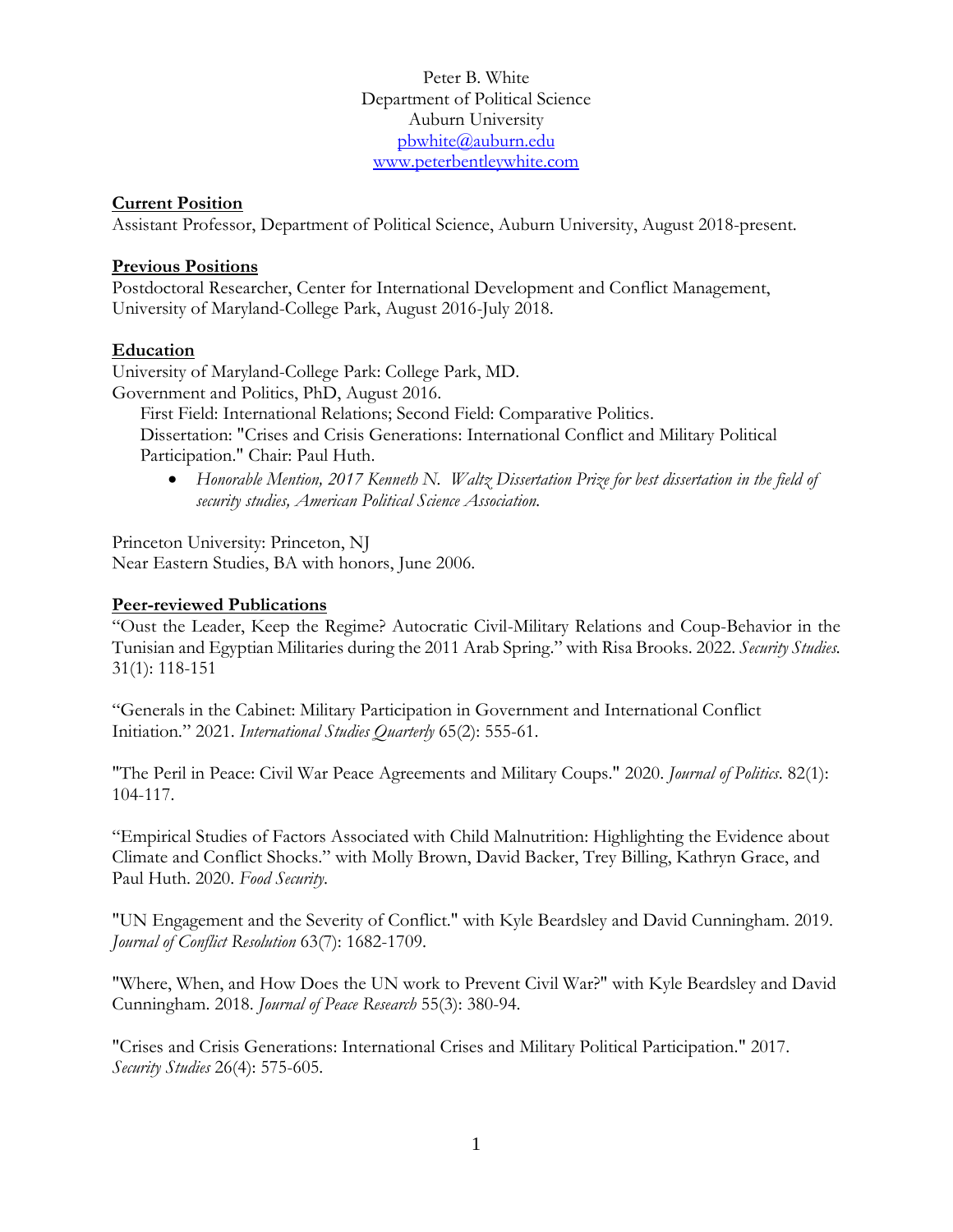"Words and Deeds: from Incompatibilities to Outcomes in anti-Government Disputes." with David Cunningham, Kristian Gleditsch, Belen Gonzalez, and Dragana Vidovic. 2017. *Journal of Peace Research* 54(4): 468-83.

"Resolving Civil Wars before they Start: The UN Security Council and Conflict Prevention." with Kyle Beardsley and David Cunningham. 2017. *British Journal of Political Science* 47(3): 675-97.

"Non-violence as a Weapon of the Resourceful: from Claims to Tactics in Mobilization." with David Cunningham, Kristian Gleditsch, Belen Gonzalez, and Dragana Vidovic. 2015. *Mobilization* 20(4): 471-91.

"Going Abroad: Transnational Solicitation and Contention by Ethnopolitical Organizations." with Victor Asal and Justin Conrad. 2014. *International Organization* 68(4): 945-78.

### **Working Papers**

"The Military before the March: Autocratic civil-military relations and the emergence of mass protest." with Risa Brooks. *revise and resubmit*

"Picking Sides: Explaining the Participation of West Point Graduates in the American Civil War." *under review*

"Getting a Seat at the Table: Civil-Military Power Sharing and Coup Propensity." *under review*

"Gendarmes and Soldiers: Exploring Drivers of Police and Military Specialization during Civil Wars." with Lucia Tiscornia. *under review*

""To 'doff the chapeau and epaulets for money?"" Career longevity in the antebellum U.S. Army officer corps."

"International Economic Sanctions and Conflict Prevention in Self-Determination Disputes." with Madeline Fleishman and David Cunningham.

"Rebel Strength, Government Tactics, and Hunger-related Mortality in Civil War." with Brandon Ives, David Backer, and Paul Huth.

"The Hazards of Victory: Conflict Outcome and Military Political Participation."

### **Book Chapters**

"Leaders, Generals, and Juntas: The Military in Politics and International Conflict Initiation." 2021. *Oxford Encyclopedia of the Military in Politics*, William Thompson, ed. Oxford University Press.

"Militarized Ministries of Defense? Placing the Military Experience of Secretaries of Defense in a Comparative Context." 2020. *Reconsidering American Civil-Military Relations*, Lionel Beehner, Risa Brooks, and Daniel Maurer, eds. Oxford University Press.

"The United Nations Security Council and conflict prevention in self-determination disputes." 2019. with David Cunningham and Kyle Beardsley in *Research Handbook on Mediating International Crise*s, Jonathan Wilkenfeld, Kyle Beardsley, and David Quinn, eds. Elgar Publishing.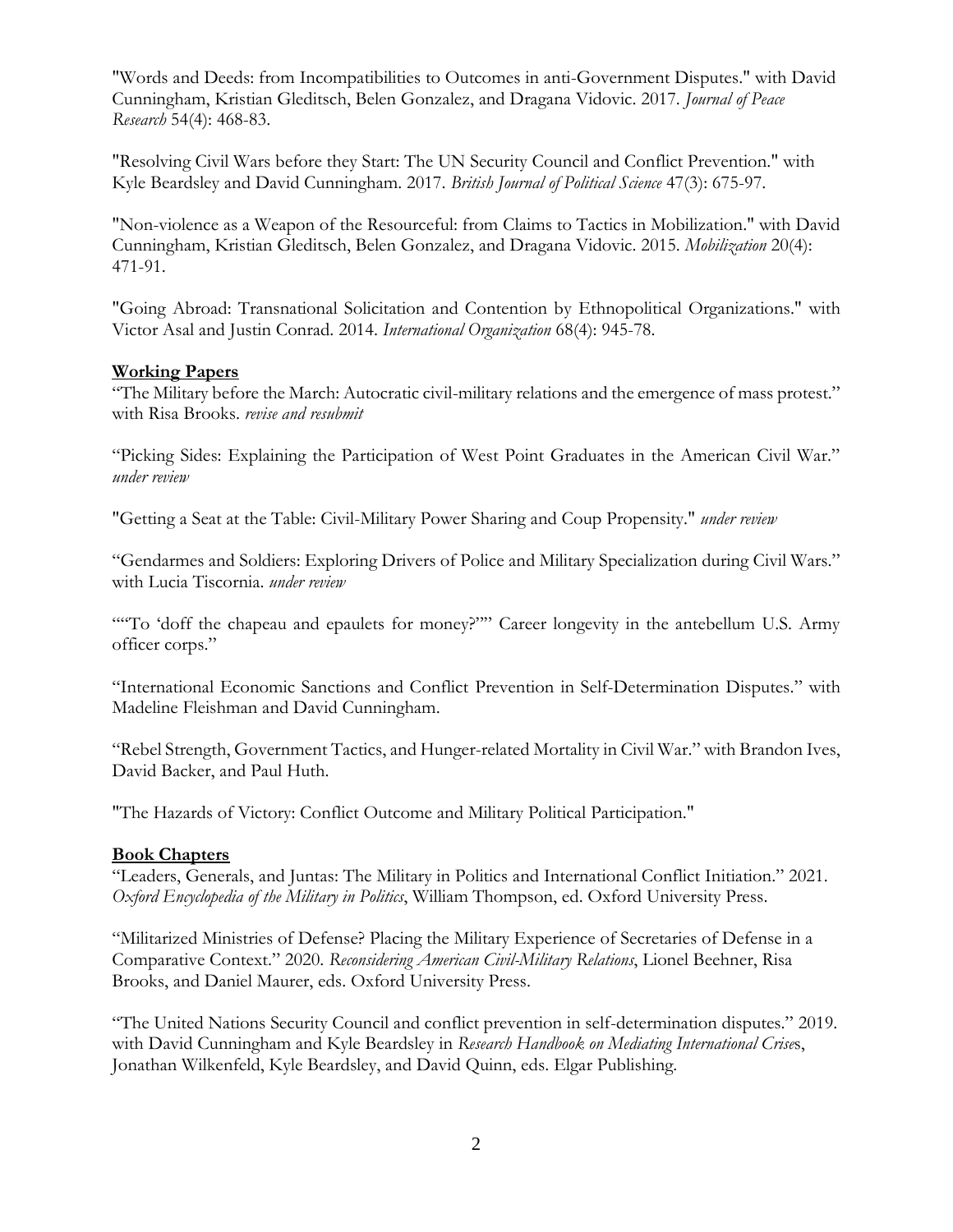## **Other Publications**

Review of De Bruin, Erica. *How to Prevent Coups d'Etat: Counterbalancing and Regime Survival*. H-Diplo, H-Net Reviews. October, 2021.

"Which Wars Lead to Hunger (and Which Do Not)?" with Brandon Ives, David Backer, and Paul Huth. June 3, 2021. *Political Violence at a Glance*.

"Article Review 103 on 'A Means of First Resort: Explaining "Hot Pursuit" in International Relations'" September 7, 2018. H-Diplo/ISSF.

"Does the UN Act to Prevent Violent Conflict?" February 8, 2018. *Political Violence at a Glanc*e.

"Conflict, Generations, and Long-term Change in Civil Military Relations." July 19, 2017. *Political Violence at a Glance*.

"Trump's Cabinet and Bringing Civil-Military Relations Back In." with Lionel Beehner and Michael Kenwick. December 16, 2016. *Political Violence at a Glance*.

"Trump may put 5 military officers in top posts. That's unprecedented." December 1, 2016. *The Monkey Cage*.

"Violence and Non-Violence in Anti-Government Mobilization." with David Cunningham, Kristian Gleditsch, Belen Gonzalez, and Dragana Vidovic. 2016. *PRIO Policy Brief*. 17.

"The United Nations and Conflict Prevention." with Kyle Beardsley and David Cunningham. 2016. *PRIO Policy Brief*. 21.

"How the UN Contributes to Conflict Prevention." with Kyle Beardsley and David Cunningham. September 11, 2015. *Political Violence at a Glance.*

### **Awards and Grants**

*National Science Foundation* (Co-PI with David Cunningham and Kathleen Cunningham)

• Award #SES-1948669. "Preventing Civil War through International Action." (\$479,874) July 2020-June 2022.

### *National Science Foundation*

• Dissertation Improvement Grant. Award #SES-1424001. "War Can Control the Warriors: Civil-Military Bargaining, the Threat of War, and the Path to Civilian Control." (\$18,556) August 2014-August 2015.

*Folke Bernadotte Academy* (Co-PI with David Cunningham)

• Research Grant: "Understanding why Organizations Use Violence or Non-Violence for Political Change." (\$26,995) January 2015-January 2016.

*Auburn University*

• Faculty Initiation Grant: "Fighting for the Other Side: Explaining Side-switching among West Point Graduates at the Outset of the American Civil War." (\$20,000) March 1, 2019-March 1, 2021.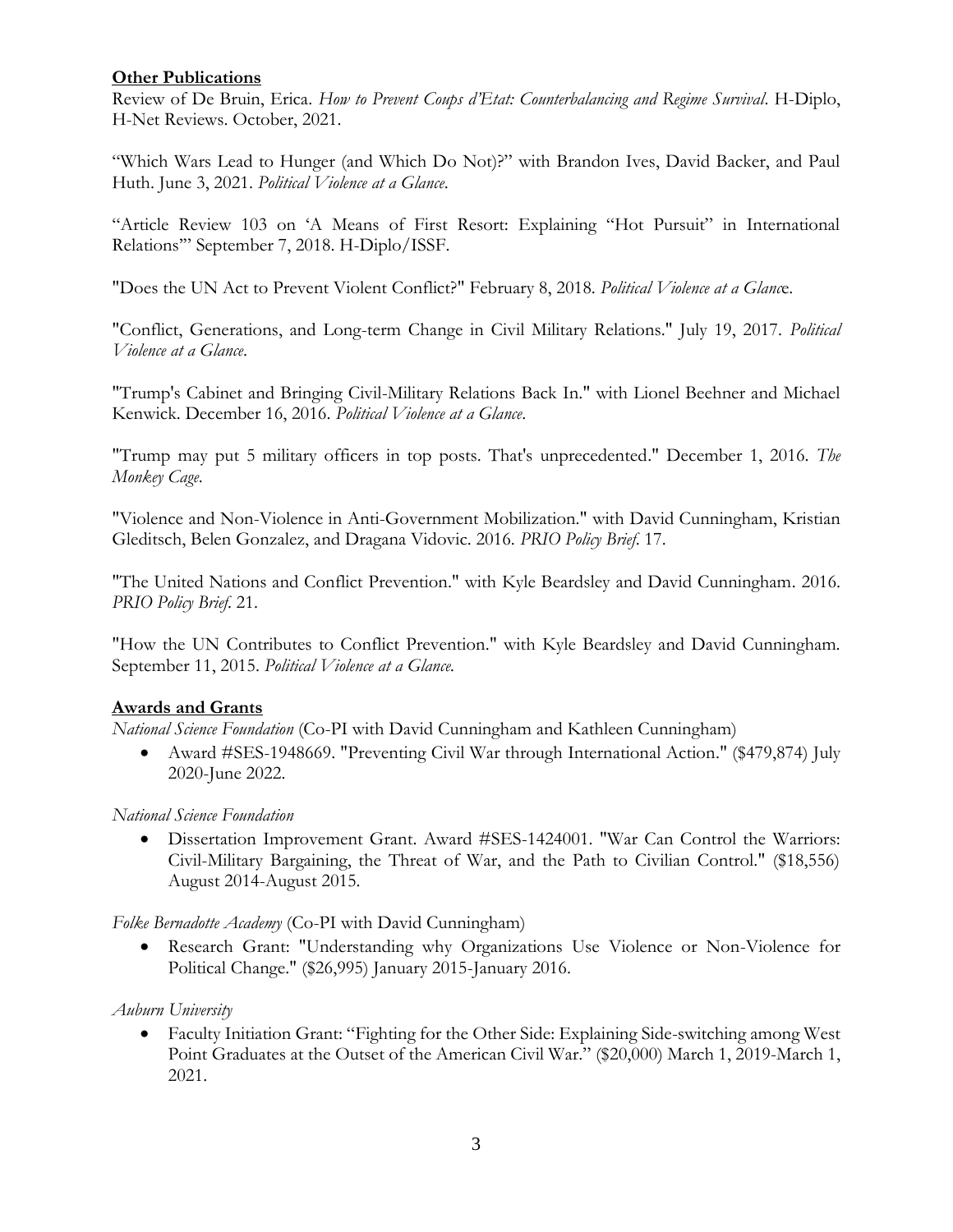# *University of Maryland*

- All-S.T.A.R. Award for Outstanding Graduate Assistant, Department of Government and Politics, AY 2015-2016.
- Don C. Piper Award-Best Graduate Student Conference Paper or Journal Article, Department of Government and Politics, AY 2013-14.
- Distinguished Graduate Student Teacher, Center for Teaching Excellence, AY 2013-14.
- Methods Training Grant, Department of Government and Politics, Summer 2012.
- Dean's Fellowship, Department of Government and Politics: Summer 2013, Summer 2012, Summer 2011.

# **Invited Talks and Workshops**

"Picking Sides: Explaining the Participation of West Point Graduates in the American Civil War." Civil-Military Relations Seminar. Belfer Center for Science and International Affairs. Harvard University. February 2021.

"Civil Wars and the State of Civil Wars Research." Marquette University. November 2018.

"Generals in the Cabinet: Military Participation in Government and International Conflict Initiation." Emerging Scholars in Grand Strategy. International Security Center, University of Notre Dame. May 2017.

"UN Engagement and the Severity of Conflict." Political Violence Workshop. School of International Service, American University. Washington, DC. September 2015.

## **Recent Conference Presentations**

""To 'doff the chapeau and epaulets for money?"" Career longevity in the antebellum U.S. Army officer corps." International Studies Association Annual Conference. (Virtual). March 2022.

"Rebel Strength, Government Tactics, and Hunger-related Mortality in Civil War." with Brandon Ives, David Backer, and Paul Huth. American Political Science Association Annual Meeting. (Virtual). October 2021.

"Picking Sides: The Wartime Allegiances of West Point Graduates in the American Civil War." International Studies Association Annual Conference. (Virtual). April 2021.

"Picking Sides: The Wartime Allegiances of West Point Graduates in the American Civil War." American Political Science Association Annual Meeting. (Virtual). September 2020.

"Picking Sides: The Wartime Allegiances of West Point Graduates in the American Civil War." Peace Science Society Annual Meeting. Kansas State University. November 2019.

"The Military before the March: Autocratic civil-military relations and the emergence of mass protest." with Risa Brooks. American Political Science Association Annual Meeting. Washington, DC. August 2019.

"The Military before the March: Autocratic civil-military relations and the emergence of mass protest." with Risa Brooks. International Studies Association Annual Conference. Toronto, Canada. March 2019.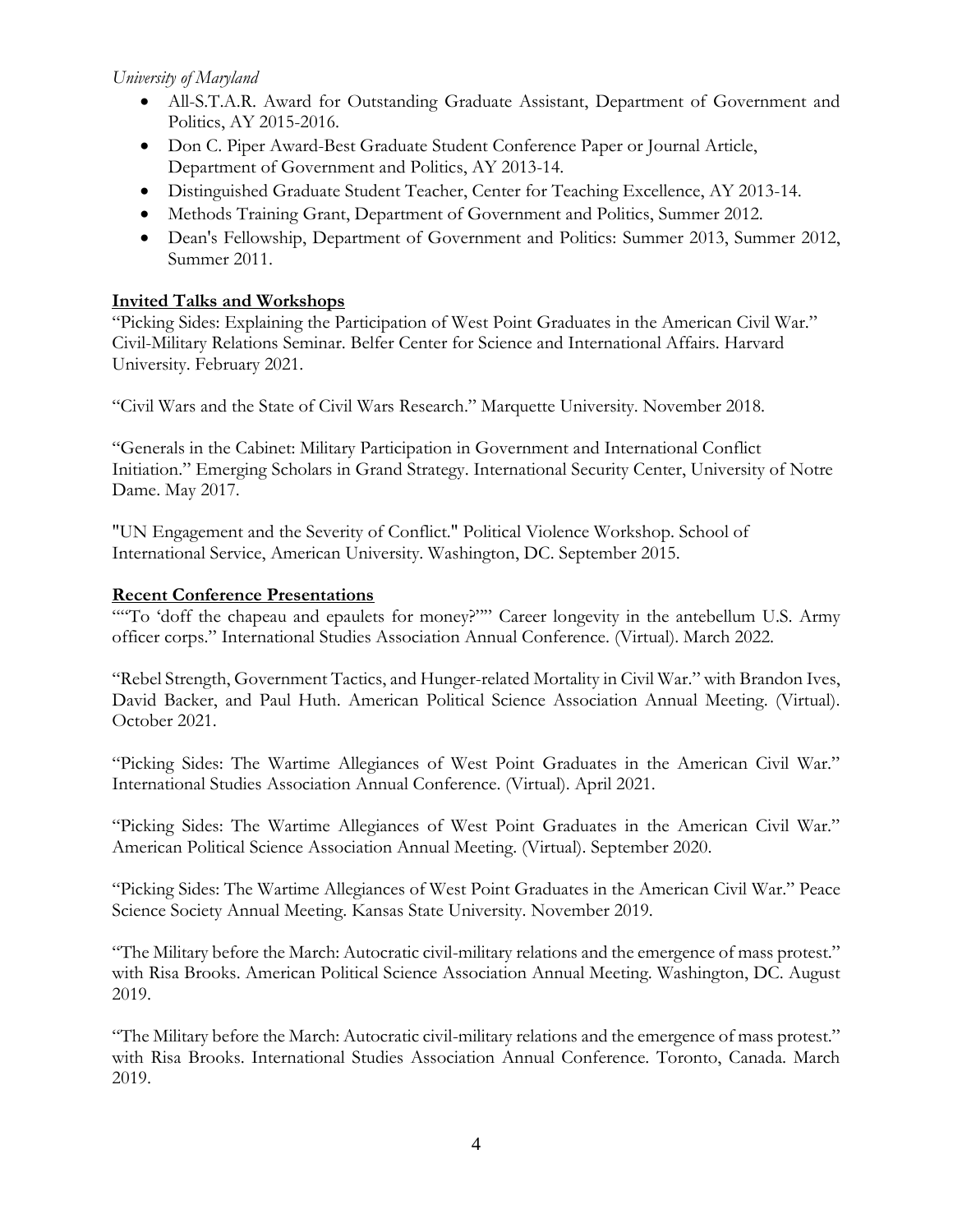"Gendarmes and Soldiers: Exploring Drivers of Police and Military Specialization during Civil Wars." with Lucia Tiscornia. International Studies Association Annual Conference. Toronto, Canada. March 2019.

"The Autocrat's Dilemma: Governance versus Coup-prevention in Authoritarian Civil-Military Relations." with Risa Brooks. American Political Science Association Annual Meeting. Boston, MA. August 2018.

"Mapping Variation in Strategies of Political Control of the Military in Autocracies." with Risa Brooks. American Political Science Association Annual Meeting. Boston, MA. August 2018.

"The Autocrat's Dilemma: Governance versus Coup-prevention in Authoritarian Civil-Military Relations." with Risa Brooks. International Studies Association Annual Conference. San Francisco, CA. April 2018.

"Getting a Seat at the Table: Changes in Military Participation in Government and Coup Propensity." International Studies Association Annual Conference. San Francisco, CA. April 2018.

"Generals in the Cabinet: Military Participation in Government and International Conflict Initiation." International Studies Association ISSS/ISAC Annual Conference. Washington, DC. October 2017.

"Generals in the Cabinet: Military Participation in Government and International Conflict Initiation." American Political Science Association Annual Meeting. San Francisco, CA. September 2017.

"The Peril in Peace: Civil War Peace Agreements and Military Coups." International Studies Association Annual Conference. Baltimore, MD. February 2017.

"The Hazards of Peace: Civil War Peace Agreements and Military Coups." American Political Science Association Annual Meeting. Philadelphia, PA. September 2016.

# **Professional Activity**

Reviewer: *American Political Science Review*, *Conflict Management and Peace Science*, *International Organization*, *International Studies Quarterly*, *Journal of Conflict Resolution, Journal of Politics*, *British Journal of Political Science*, *Journal of Peace Research, Political Research Quarterly, International Interactions, International Studies Review, Security Studies, Civil Wars, European Journal of International Relations, Bulletin of Latin American Research, Journal of Aggression and Peace Research, Journal of North Korean Studies* Member: American Political Science Association, International Studies Association, Peace Science Society-International

# **Teaching**

Auburn University

- Introduction to Comparative Politics (graduate). Spring 2022.
- Military Organization and Effectiveness (graduate). Spring 2020.
- Introduction to Comparative Politics (undergraduate). Fall 2019.
- Introduction to International Relations (undergraduate). Spring 2019, 2021; Fall 2021.
- Global Issues and Politics (undergraduate). Fall 2018, 2019.
- Honors Global Issues and Politics (undergraduate). Spring 2019, 2020, 2021, 2022; Fall 2021.